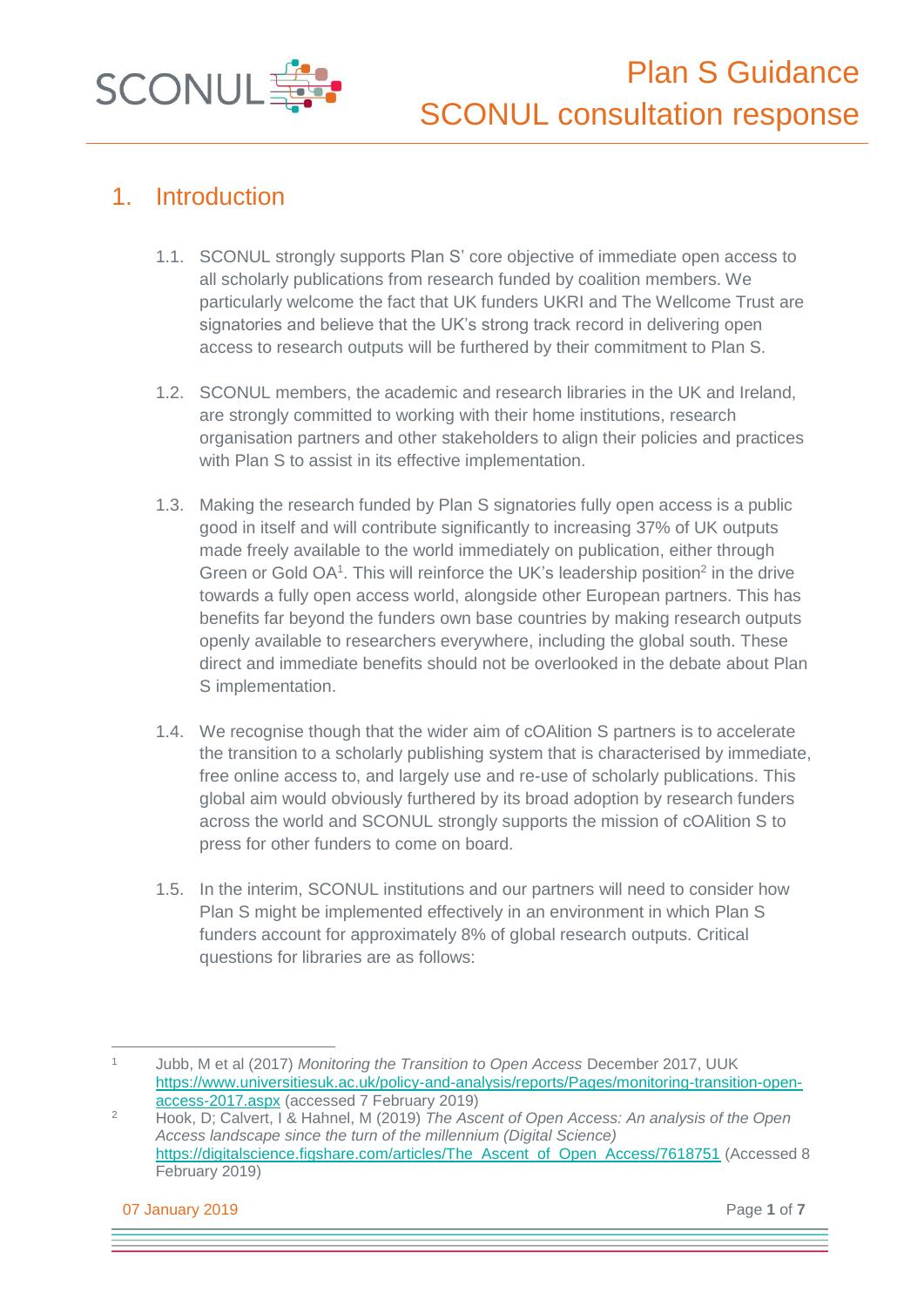

- How might library and repository infrastructures be developed to support Plan S principles?
- What kind of transitional agreements would be appropriate and deliverable?
- How can costs be controlled in a Plan S environment?
- 1.6. We attempt to address these issues in response to the questions below.

### 2. Is there anything unclear or are there issues that have not been addressed by the guidance document?

#### **Infrastructure**

- 2.1. The requirements for qualifying repositories set out in the Plan S guidance are stringent and specific, with most or all of the UK's institutional repositories falling below these standards. We urge the cOAlition to consider the detailed technical response from COAR<sup>3</sup> which identifies some specific challenges with the proposed approach.
- 2.2. We support COAR's view that the definitions of terms such as platform, archive and repository are becoming increasingly blurred and support their proposal that criteria for services should be specified in relation to function rather than type of infrastructure.
- 2.3. We note that there seems to be an underlying assumption at work that publishers are the primary agent with regards to repository deposit. As set out below, we argue that there is a fruitful potential role for self-archiving of AAMs in institutional repositories. As currently conceived, this would be hindered by the adoption of these standards.
- 2.4. **We recommend the cOAlition S consider moving to an approach to the technical specification for infrastructure which is based on specifying outcomes and principles rather than precise delivery mechanisms, which should avoid breaks on innovation and diversity in provision.**

<sup>3</sup> [https://www.coar-repositories.org/news-media/coar-feedback-on-the-guidance-on](https://www.coar-repositories.org/news-media/coar-feedback-on-the-guidance-on-implementation-of-plan-s/)[implementation-of-plan-s/](https://www.coar-repositories.org/news-media/coar-feedback-on-the-guidance-on-implementation-of-plan-s/) (Accessed 7 February 2019)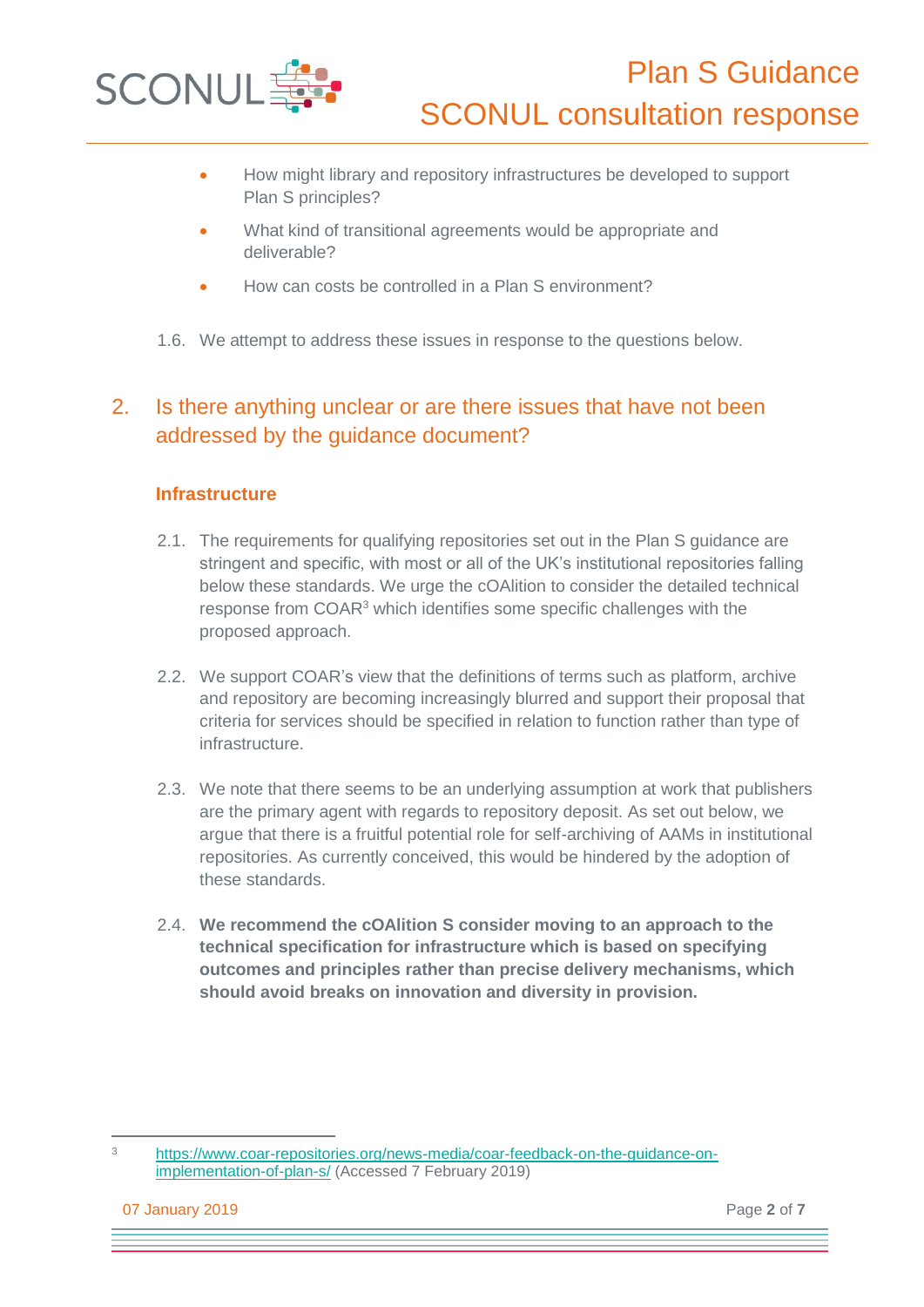

#### **Negotiating access to the scholarly record**

- 2.5. There could be unintended consequences of Plan S's foregrounding of the payto-publish model. Some of these are highlighted below. **We urge the cOAlition to consider a more pluralistic approach, foregrounding instead the need for scholarly outputs to be open and accessible at the point of publication.**
- 2.6. Currently there are a number of features of the way that agreements with publishers are negotiated which are material considerations for Plan S funders. These are:
	- negotiations are typically held at the publisher rather than journal level
	- negotiations cover access to past as well as present and future research outputs.
- 2.7. On the first of these, Plan S frames its requirements in relation to journals. In the UK and elsewhere, negotiations are conducted at the publisher level as most content is purchased through "big deals" of bundled content. This includes read and publish deals currently being considered as a model for transformative deals.
- 2.8. In the medium to long term, with widespread adoption of Plan S by funders globally, considering compliance at a journal level will be helpful and appropriate. However, in the interim, there are challenges with that approach, whereby a journal that is publishing a large proportion of outputs which are not associated with a Plan S funder may not be in a position to "flip" to an entirely OA operation as it could exclude many of its key audiences. Given that Plan S funders only cover approximately 8% of published outputs, this means that access for researchers to many journals will continue to be available only through subscription.
- 2.9. On the second issue, read and publish style deals which could be considered transformative and which are currently being negotiated for UK institutions cover a range of types of content. These are APCs; the subscription to core content for the duration of the life of the deal; maintenance of access to previously purchased content and access to content additional to core holdings included in the "big deal". Negotiations aim to cover all of these types of content for a single fee.
- 2.10. They have the notable benefit of ensuring that over time, all research outputs at institutions which have signed up to the deal can be published open access in journals covered by that deal.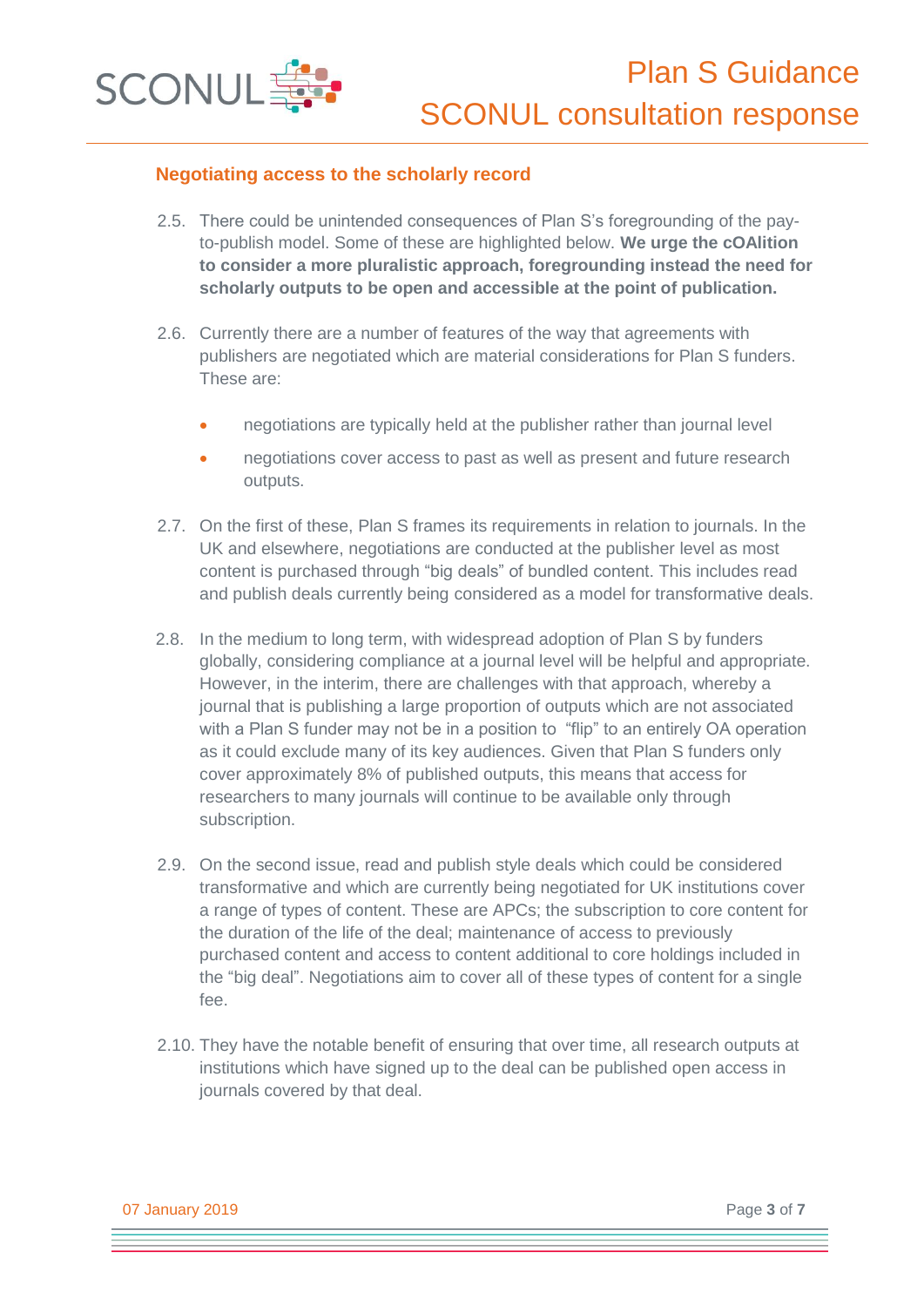



- 2.12. We also note that the 'journal' has long played a role in the formation of disciplines and academic communities. By shifting the economic unit to the article, and making this the unit of discovery also, the role of the journal could be severely diminished. This may have adverse consequences for the broader exchanges of ideas.
- 2.13. **We suggest Plan S signatories undertake further work with Jisc Collections on models for transformative agreements.**

## 3. Are there other mechanisms or requirements funders should consider to foster full and immediate Open Access to research outputs?

- 3.1. Moving to the position envisaged by Plan S in which the focus is on pay to publish leaves many challenges around paying for access to past research outputs. We note that this is not an open access issue in itself but an issue about the affordability of providing access to the full scholarly record, past present and future, and changes to OA policies such as Plan S impact on this wider mission for libraries.
- 3.2. While, in a full Plan S world, we would expect publishers to continue to facilitate access to content previously purchased by libraries under perpetual access agreements, there will be a set of content to which libraries would still need to negotiate access. This includes (a) past volumes of those flipped journals which were not previously open access (b) content which was previously included in "big deals" for which libraries don't have perpetual access rights and (c) journals which are not publishing content from Plan S funders but which researchers still require access to. **This should be material to considerations of what qualify as transformative agreements. It is also material to the proposed timeline for transition.**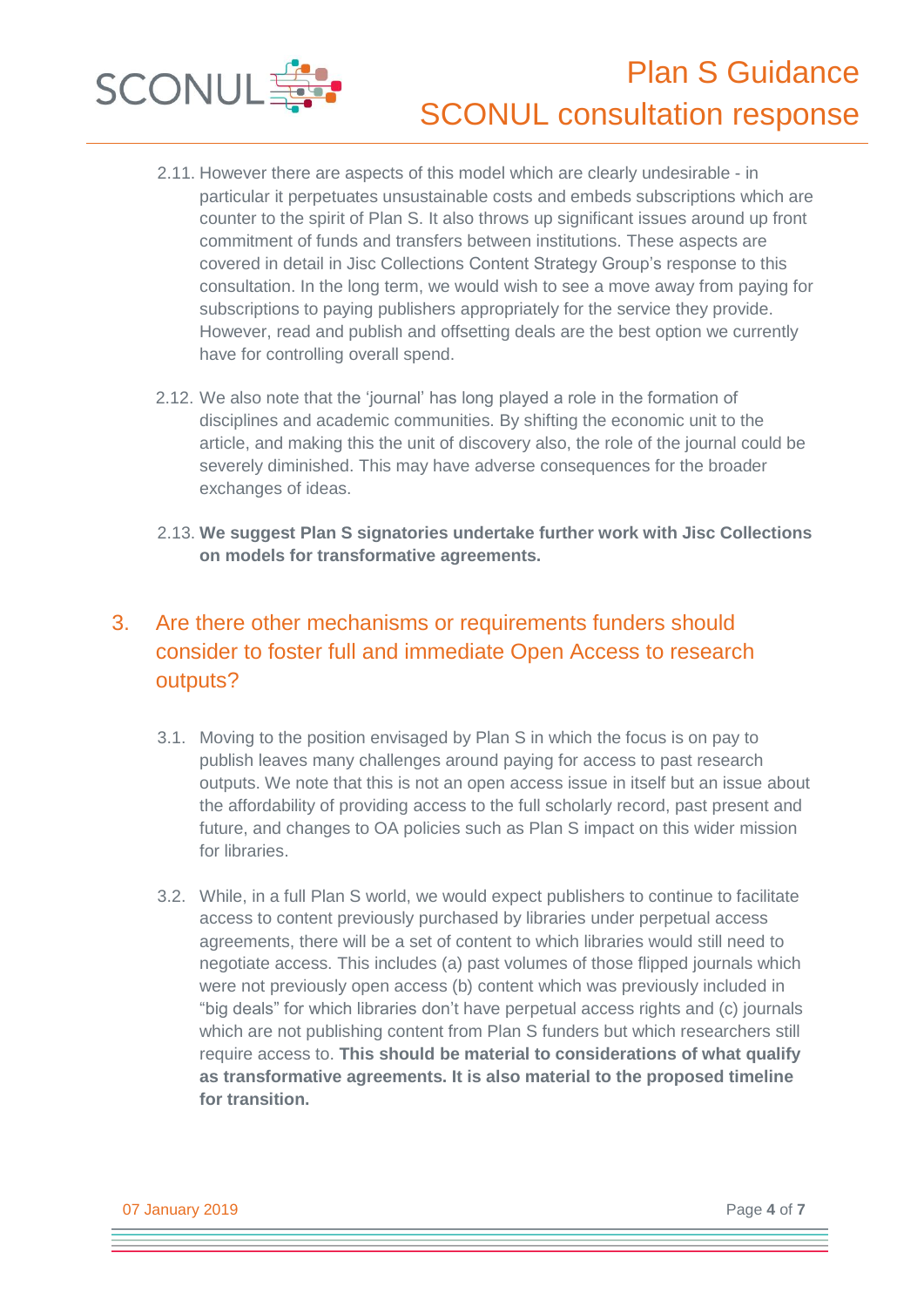

#### **Timeline for transition**

- 3.3. The guidance sets out a timeline for the transition which looks challenging for the UK context. We believe it is unlikely that these can be met due to quantity of contracts which would need to be reviewed. We are also mindful of the position of learned societies which will need to adjust their business models to take account of Plan S.
- 3.4. **We recommend a more lengthy but staged transition period which takes into account differences in subject area; author and country profile; publisher profile and commitment to global open access among other factors**.

#### **Controlling costs**

- 3.5. Progress towards open access has come at a high financial and administrative cost to funders and institutions in the UK. It is not clear that funders and institutions can afford to continue to meet those costs, whether or not UKRI follows RCUK in supporting institutions through an OA block grant. (Expenditure on APCs at least quadrupled between 2013 and 2016, and the average cost of an APC has increased by 16% over the same period)<sup>4</sup>.
- 3.6. Impacts include:
	- (a) funding being directed toward the large publishers at the expense of smaller publishers, pure Gold OA journals, OA consortia and new entrants
	- (b) some institutions withdrawing from "big deals" with the larger publishers, restricting their researchers' access to the latest findings as well as removing their access to past research
	- (c) lack of institutional funding available for research not covered by funding bodies.
- 3.7. Given the challenges over affordability, SCONUL would argue for a stronger focus on routes other than pay to publish for delivering the objectives of Plan S, whether that be green open access facilitated through rights retention or the development of institutional OA presses.

<sup>4</sup> Earney, L (2018) *Considering the implications of the Finch Report: Open access briefing*, Jisc [https://scholarlycommunications.jiscinvolve.org/wp/2018/10/22/open-access-briefing-paper](https://scholarlycommunications.jiscinvolve.org/wp/2018/10/22/open-access-briefing-paper-considering-the-implications-of-the-finch-report/)[considering-the-implications-of-the-finch-report/](https://scholarlycommunications.jiscinvolve.org/wp/2018/10/22/open-access-briefing-paper-considering-the-implications-of-the-finch-report/) (Accessed 7 February 2019)

07 January 2019 Page **5** of **7**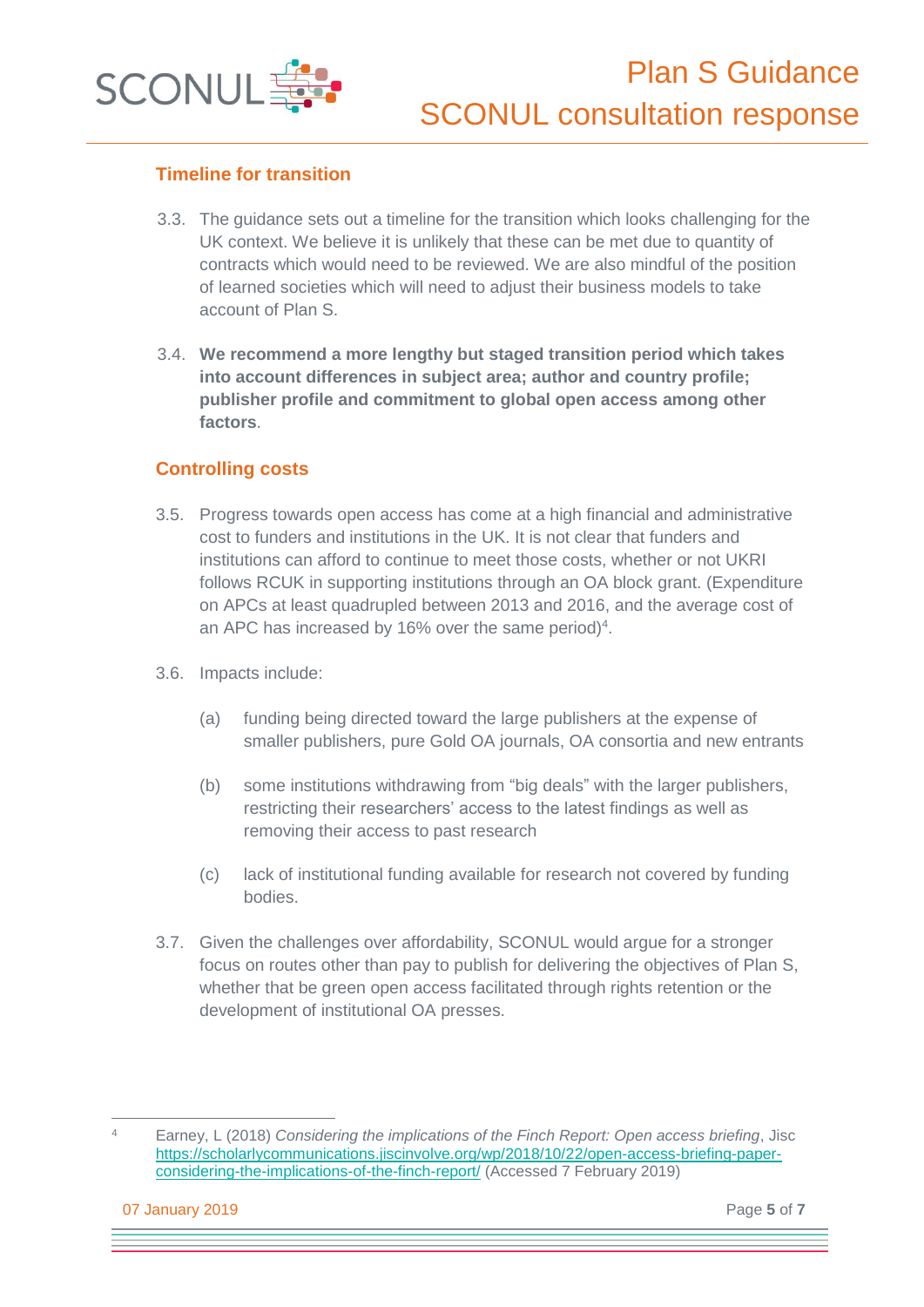

- 3.8. We strongly support the submission to this consultation from the UK SCL<sup>5</sup>. It sets out how the adoption of its model OA policy can facilitate the aims of Plan S by enabling Author Accepted Manuscripts (AAM) to be made available through the institutional repository immediately on publication, and by allowing licence choice for academics.
- 3.9. **We suggest cOAlition S includes rights retention mechanisms in their guidance as a core mechanism to increase the availability of outputs open access.**
- 3.10. We welcome the price cap proposed for APCs as part of Plan S as an interim measure. At present, there is no evidence that market forces or moral pressure are succeeding in keeping APC costs to a reasonable level. Instead, because of entrenched behaviours around appointment and preferment, Journal Impact Factor (JIF) appears to remain the overwhelming driver behind decisions about where to publish with very limited price sensitivity involved. This allows publishers to charge the APC rate they believe the market will bear. While negotiators do their best to control costs, their scope for doing so is necessarily limited, even with effective collective engagement with negotiations with libraries, HE leaders and funders.
- 3.11. Wholesale adoption of the DORA principles is central to changing this dynamic, but we are currently some way away from this being demonstrable. **Until this is the case, SCONUL believes that funders should not pay the cost of APCs over a certain level.** We note that, given APC costs are not related in any meaningful way to journal production costs or controlled by market forces, setting a cap is very likely have the effect of publisher APC prices clustering near or at the maximum level. This should be expected and planned for.

## 4. About SCONUL

- 4.1 SCONUL represents all university libraries in the UK and Ireland, irrespective of mission group, as well as national libraries and many of the UK's colleges of higher education.
- 4.2 SCONUL promotes awareness of the role of academic libraries in supporting research excellence and student achievement and employability, and represents their views and interests to government, regulators and other stakeholders. It helps academic libraries collaborate to deliver services efficiently, including through shared services, and to share knowledge and best practice.

<sup>5</sup> <http://ukscl.ac.uk/ukscl-community-response-to-plan-s/> (Accessed 7 February 2019)